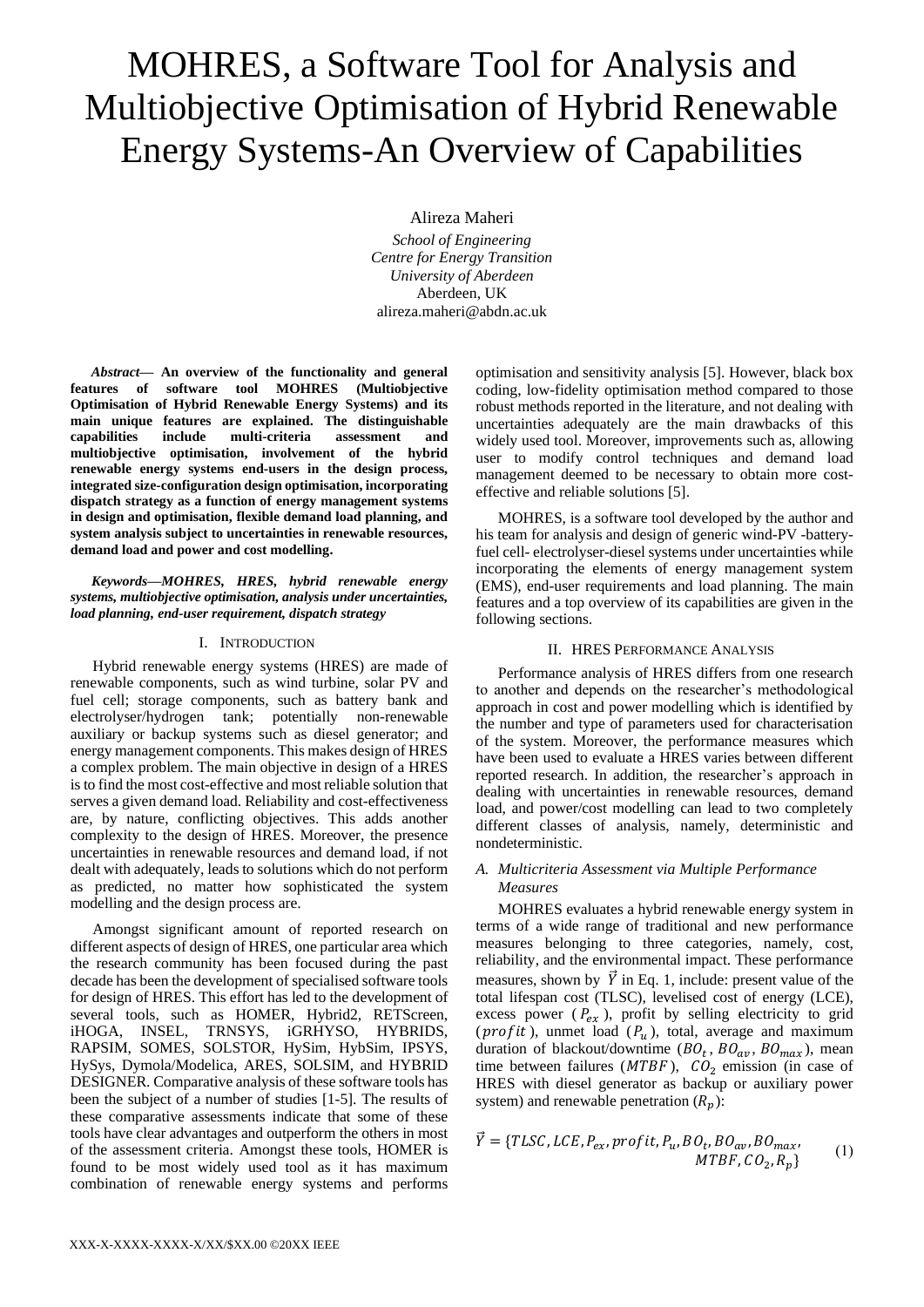TABLE I. UNMET LOAD VERSUS BLACKOUT DURATION AND MTBF

| System | Rotor<br>$\widehat{\mathsf{g}}$<br>Rad<br>⅀ | Area<br>$\mathbf{m}^2$<br>⋗<br>Δ. | £   | $(1000\text{\AA})$<br>ઌ્ | ( c / kWh)<br>LCE | <b>BO, (h)</b> | $\widehat{\mathbf{e}}$<br>$\mathbf{BO}_{\mathrm{av}}$ | €<br>$BO_{max}$ | (kWh)<br>$P_{u}$ | €<br>MTBF |
|--------|---------------------------------------------|-----------------------------------|-----|--------------------------|-------------------|----------------|-------------------------------------------------------|-----------------|------------------|-----------|
|        | 2.1                                         | 169                               | 320 |                          |                   | 264            | 2                                                     | 2               | 1398             | 49        |
|        |                                             | 187                               | 188 | 92                       | 16.5              | 365            | $\overline{2}$                                        | 3               | 1401             | 46        |

# *B. New Reliability Measures Allow End-user Centred Design*

New performance measures 'Blackout Duration' and 'Mean Time Between Failures' are unique to MOHRES and play a key role in the involvement of the end-user into the design of HRES. Unmet load is the most common parameter in evaluating a power system in terms of the reliability of the power supply. For two reasons unmet load is not a suitable parameter for evaluating the reliability of standalone hybrid systems. Firstly, it does not give tangible information to the end-user of the system. For instance, Systems 1 shown in Table I [6] has a total yearly  $P_u$  of 1398 kWh. Questions such as 'How unreliable (or reliable) is the system? How different is this from an unmet load of, for example, 1500 kW?' are typical questions that the end-user may ask. Instead, new reliability measures blackout duration and MTBF provide the end-user/customer a tangible means for understanding the reliability of the system. The 1398 kWh unmet load of System 1 is equivalent to a total yearly downtime duration of 264 hours, which occur every 49 hours in average, the average duration of downtimes is 2 hours, and no downtime duration lasts more than 2 hours. Secondly, two systems with practically the same unmet load (1398 kWh of System 1 versus 1401 kWh of System 2) can have different performance in terms of power cut behaviour as well as cost measures.

# *C. Deterministic and Nondeterministic Analysis*

Three main sources of uncertainties affecting accurate analysis of HRES are: stochastic nature of the renewable resources, uncertainties in the parameters of the employed cost and power models, and the uncertainty in the demand load due to some level of unpredictability in human behaviour. These uncertainties make deterministic methods of analysis, which are based on averaged values, fall short in accurate analysis of the performance of HRES [7, 8].



Fig. 1. An example of performance measures obtained by nondeterministic analysis:  $LCE = 34.8 \frac{cent}{t}$  $\frac{cem}{kWh}$  @LoC of 95%

MOHRES, besides traditional deterministic analysis, conducts nondeterministic analysis to predict the performance of a HRES accurately. In nondeterministic analysis by employing stochastic methods such as Monte Carlo (MC), Latin Hypercube (LHC), and Antithetic MC, the uncertainties in parameters are taken into account by their probability density (PDF) functions instead of the averaged values. As a result, the performance measures are also obtained in terms of their PDF, which can be converted to cumulative density function and then translated to level of confidence (LoC). Fig. 1 shows an example of the output of MOHRES after conducting a stochastic analysis.

# III. DESIGN OPTIMISATION

The HRES size optimisation method adopted by different researchers has been under the influence of their problem formulation and analysis method. For single objective optimisation cases different metaheuristic methods, including genetic algorithm (GA), particle swarm, ant colony, artificial bee colony, big bang big crunch, bee swarm, harmony search, simulated annealing, as well as hybrid methods have been applied. For multiobjective cases, metaheuristic multiobjective optimisation methods such as multiobjective GA, nondominated sorting genetic algorithm (NSGA) and multiobjective particle swarm are amongst the most popular methods.

# *A. Integrated Configuration and Size Optimisation Formulation*

Traditionally, configuration of the system (the combination of renewable, storage and auxiliary components in the system) is decided first and then the size of each component is optimised. In many cases finding the best configuration is not a trivial task. In these cases, in traditional approach, we find the optimum component size for each possible configuration and then compare all optimum solutions against each other to find the best configuration. This could lead to solving up to 20 separate optimisation problems for a generic wind turbine, PV panel, battery bank, diesel generator and fuel cell/electrolyser system [9].

MOHRES, on the other hand, integrates the configuration optimisation and size optimisation together and conduct only one optimisation problem to find the best configuration and the best size of components for that configuration. An integrated configuration-size optimisation leads to finding superior solutions with less effort.

#### *B. Energy Management System*

Flow of energy within the system is an important matter in HRES to serve the demand load continuously and to keep the system balanced. In systems with multiple storage and auxiliary components, a dispatch strategy is needed to be implemented in the EMS. A dispatch strategy defines the order of charging of the storage systems during energy surplus period and the order of usage of storage/auxiliary systems during power deficit period. The common practice is to set the dispatch model prior to size optimisation process or test different dispatch strategies to obtain best possible output of after size optimisation.

Another unique features of MOHRES is bringing elements from EMS into design optimisation. MOHRES allows for the inclusion of the dispatch strategy in the optimisation process via two additional design variables, namely usage order  $O_u$ and charging order  $O_c$ . Fig. 2 shows the Results graphical user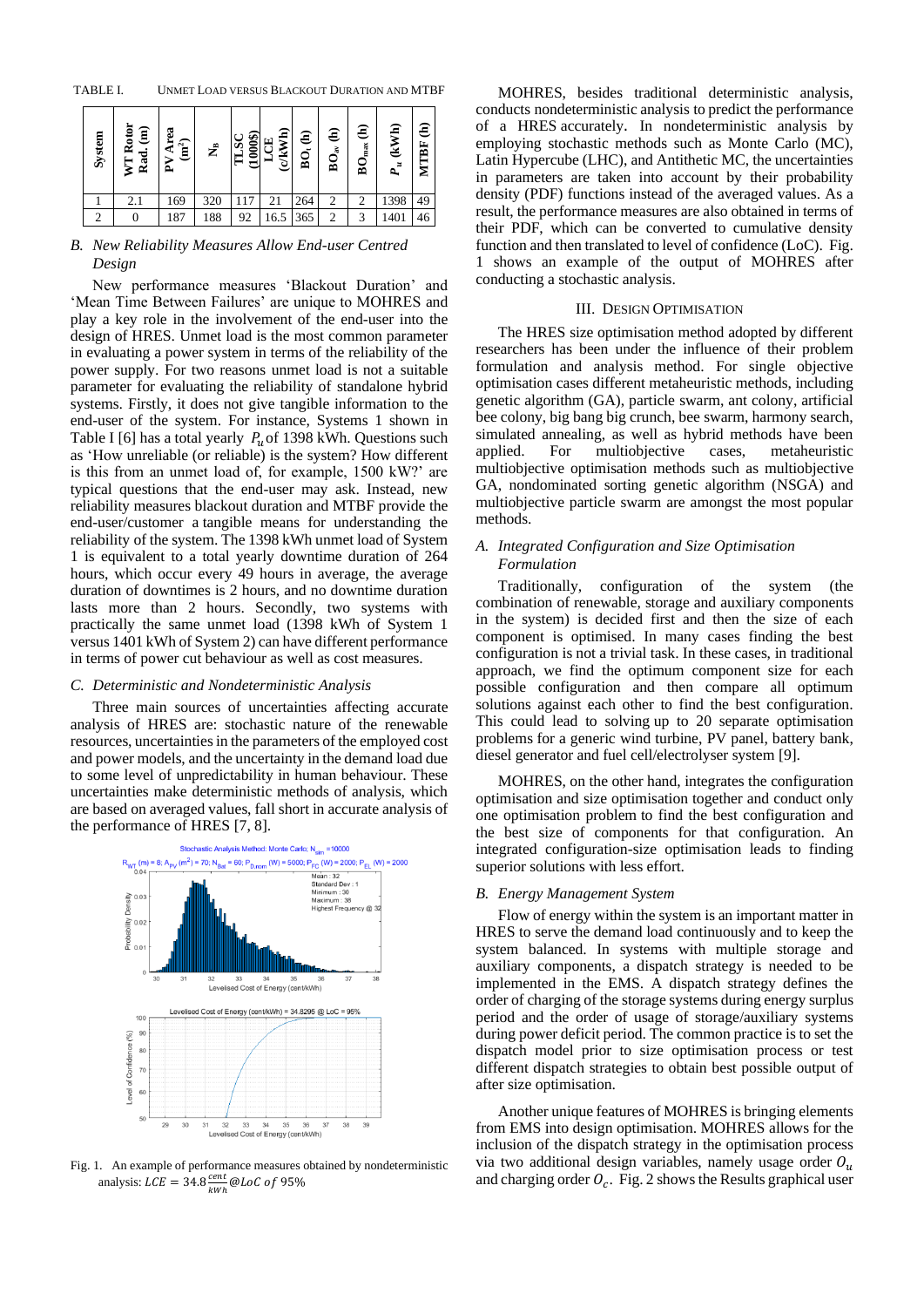interface (GUI) of MOHRES, containing the results of stochastic analysis of 12 possible dispatch strategies for a wind-PV-battery-diesel-fuel cell-electrolyser configuration.

# *C. Design Variables*

For a generic wind turbine, PV panel, battery bank, diesel generator and fuel cell/electrolyser configuration and in the context of an integrated configuration-size optimisation with dispatch strategy also as a design parameter, the vector of the design variables in MOHRES is given by:

# $\vec{X} = \{A_{WT}, A_{PV}, n_B, P_{D,nom}, P_{FC,nom}, P_{EL,nom}, O_c, O_u\}$  (2)

The first 6 design variables are size-related variables while  $O_c$ ,  $O_u$  are treated differently, as they refer to an order instead of a size. In contrary to the common practice in sizing wind turbines, as in HOMER, in which the size of wind turbine is identified by its rated power, in MOHRES the size of wind turbine is defined based on its rotor area. There is a good reason behind this as explained below. The levelised cost of energy produced by a single wind turbine with a rated power of  $P_{rated}$  is less than the levelised cost of energy produced by more than one wind turbine with a similar cumulative rated power of  $P_{rated}$ . That is, in order to optimise a system with wind energy, we should be aiming at using only one wind turbine in the site, if possible. Obviously, the user can then

select the closest available turbine in the market or develop the bespoke wind turbine for that site.

In the context of optimisation, we need to define the boundaries of the design space, or in other words the upper and lower bounds of each design candidate  $\vec{X}^l$  and  $\vec{X}^u$ . The upper bound  $x^u$  for each size-related design variable is, by default, estimated by assuming that component can deliver the whole power supply for the given demand load. The default lower bound  $x<sup>l</sup>$  for each size-related design variable is set to zero. However, the user can override both the lower and upper bounds to aim at (i) integrated size-configuration design, in which the lower bounds of all size-related design variables are set to zero, allowing for the removal of the associated component from the configuration within the optimisation process, where necessary, to achieve optimum configuration; (ii) size optimisation for a specific configuration, in which the lower and upper bounds of those components which are not included in the configuration are set to zero; (iii) retrofitting of an existing system, in which the lower bound of the existing components are set as the existing size and the upper bound, depending on whether expansion is an option or not, can be set equal to the existing size or the default upper bound; and (iv) design refinement (using a narrowed bound for any of the components). Table II shows examples of how the user can set the bounds to achieve any of the aims above.



Fig. 2. MOHRES Results GUI-Effect of various dispatch strategies on the performance of a HRES with multiple storage/auxiliary components (usage and charging orders are shown in columns U1 to C2 in the Results section; numbers 1, 2 and 3, respectively, stand for battery, fuel cell and diesel generator in U columns and numbers 1 and 2 stand for battery and hydrogen tank in C comulns).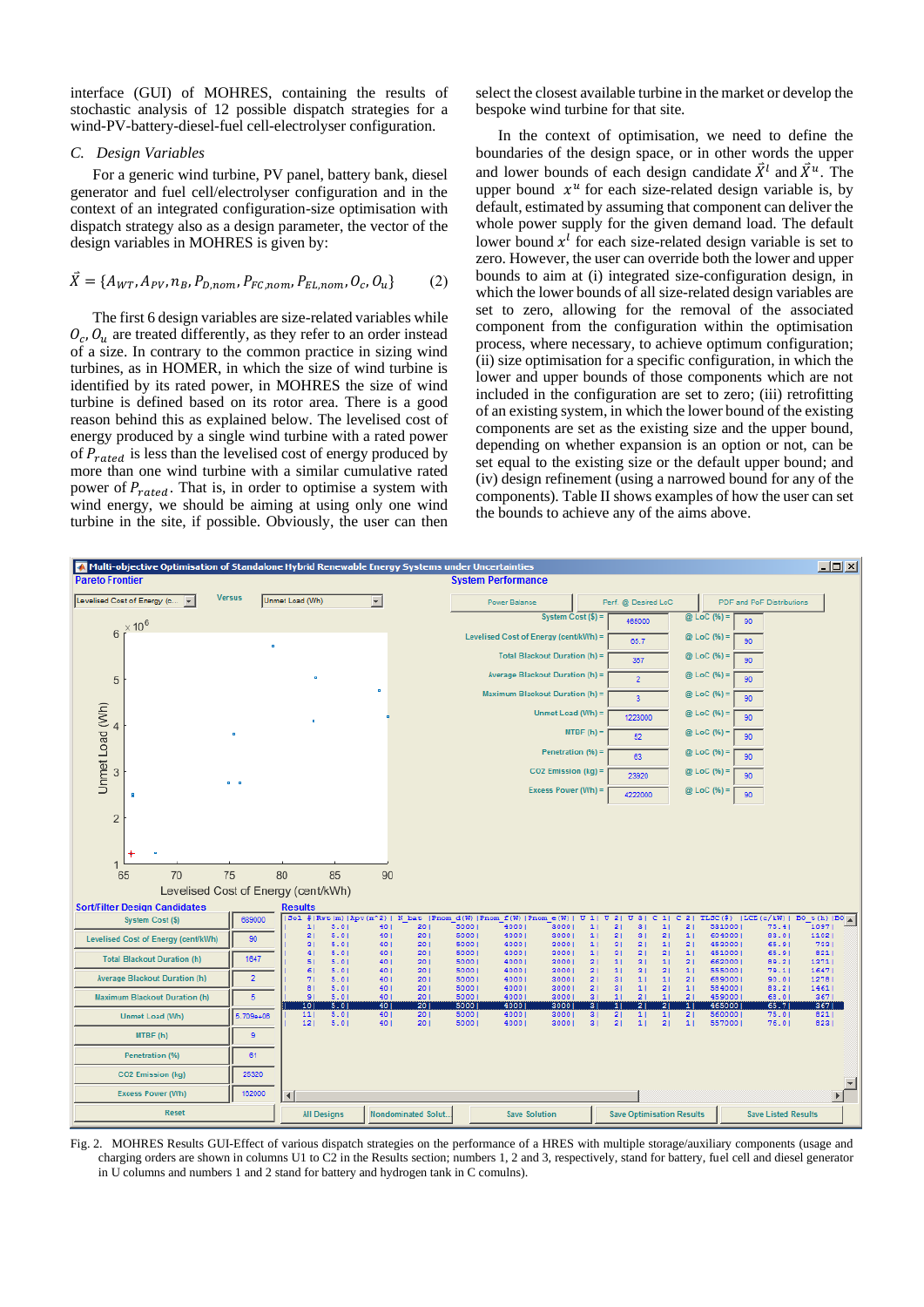## *D. Single and Multiobjective Optimisation*

MOHRES employs a variety of single and multiobjective heuristic and metaheuristic optimisation techniques which have been specifically developed and tailored for HRES design space. The search methods include Genetic Algorithm, Particle Swarm, Ant Colony, Heuristic, Response Surface Modelling and NSGA-II. In addition, an exhaustive search algorithm is also implemented in MOHRES which depending on the computational power available, can be used for smaller design spaces or for search refinement in the neighbourhood of optimum solutions obtained by metaheuristic methods. Any of the performance measures  $\vec{Y}$  can be selected as the objective of optimisation or as a constraint.

Table III shows some examples of optimisation problems. In Example 1, 'a reliable system' can be formulated as a system with zero unmet load  $P_u = 0$ , or equivalently zero downtime  $BO_t = 0$ , or no failure occurrence for the period of analysis  $MTBF = 8760 hr$  (for a yearly analysis). In Example 2, the constraint of a reliable system  $(P_u = 0)$  has been replaced with some constraints based on the end-user's requirements on the duration and frequency of downtime (blackout). In Example 3 three conflicting objectives are involved. Hence, a multiobjective optimisation is required. The Pareto solutions for Example 3 are shown in Fig. 3.

# IV. LOAD PLANNING

Load planning and scheduling is another unique feature of MOHRES [10]. The electrical load is divided into two fixed and flexible pars. The flexible electrical load is mainly due to the operation of machinery. In many real-world applications, mainly industrial applications, we have some level of flexibility in the timing of machinery operation. MOHRES can deal with two types of flexible loads: (i) flexible load duration is known and (ii) flexible load duration is a function of external factors. Employing MOHRES, we can take the advantage of flexibility in loads to:

• achieve better system performance, for example, reducing the levelised cost of energy (increasing the lifespan of the components), reducing the unmet load or increasing the excess power produced by the system and hence increasing the profit by selling it to the grid

- minimise the impact of a reduction in renewable resources on the supply in response to weather forecast (e.g. a cloudy day for systems with PV or a calm day for systems with wind turbines)
- minimise the impact of components downtime periods, whether due to scheduled maintenance or unexpected failure/fault these on the system performance

In HRES which supply energy for production and where the amount of production depends on the amount of available energy, we can also improve the overall performance by:

- increasing the production, *product* and
- decreasing the production cost,  $C_{product}$

For instance, for a standalone generic renewable-batterydiesel HRES which is used to power a production line, the vector of load planning performance measures  $(\vec{Y}_{LP})$  can be defined as:

$$
\vec{Y}_{\text{LP}} = \{P_u, P_{ex}, LI_{bat}, SOC_e, CO_2, product, C_{product}\}
$$
 (3)

where,  $LI_{bat}$  is the battery bank life index and  $SOC_e$  is the state of charge of the battery bank at the end of the planning period, both to be maximised. A multiobjective load planning optimisation is formulated as:

$$
min/\max \vec{Y}_{\text{LP}}(L_j(t_j))
$$
\n(4)

subject to two sets of constraints: (i) constraints defined on the HRES performance measures (cost, reliability and environmental impact as shown in Eq. 1) and (ii) problem specific constraints defined on the flexible loads. Fig. 4 and Fig. 5 show an example of a load planning problem using MOHRES.

TABLE II. EXAMPLES OF DESIGN SPACE BOUNDARIES FOR DIFFERENT DESIGN OPTIMISATION SCENARIO

| <b>Design optimisation scenario</b>                                                                                                                                                                                                                                  | Design space boundaries                                                                                             |  |  |
|----------------------------------------------------------------------------------------------------------------------------------------------------------------------------------------------------------------------------------------------------------------------|---------------------------------------------------------------------------------------------------------------------|--|--|
| Generic integrated size-confutation design- All components can be included in the configuration and $\vec{X}^u = \{A^u_{WT}, A^u_{PV}, n^u_B, P^u_{B, nom}, P^u_{E, nom}, P^u_{EL, nom}\}$<br>the optimisation process eliminates those which are not cost-effective | $\vec{X}^l = \{0,0,0,0,0,0\}$                                                                                       |  |  |
| 2 Size optimisation of a predefined configuration (here, a wind-PV-battery system)                                                                                                                                                                                   | $\vec{X}^u = \{A_{WT}^u, A_{PV}^u, n_B^u, 0, 0, 0\}$<br>$\vec{X}^l = \{0,0,0,0,0,0\}$                               |  |  |
| 3 Retrofitting of an existing system (here, a wind-battery system of size $A_{WT}$ , $n_B$ and all other components $ \bar{X}^u = \{A_{WT}, A_{PV}^u, n_B, P_{D,nom}^u, P_{E L,nom}^u\}$<br>as potential component in the configuration)                             | $\vec{X}^l = \{A_{WT}, 0, n_B, 0, 0, 0\}$                                                                           |  |  |
| 4 Retrofitting of an existing system with a constraint on the configuration (here, a wind -battery system)<br>of size $A_{WT}$ , $n_R$ and the exclusion of diesel generator as a potential component in the configuration)                                          | $\vec{X}^u = \{A_{WT}, A_{PV}^u, n_B, 0, P_{FC,nom}^u, P_{EL,nom}^u\}$<br>$\vec{X}^l = \{A_{WT}, 0, n_B, 0, 0, 0\}$ |  |  |
| 5 Retrofitting of an existing system with the possibility of expansion (here, a PV system with a size of $\vec{X}^u = \{A^u_{WT}, A^u_{PV}, n^u_B, P^u_{B,nom}, P^u_{EC,nom}\}$ )<br>$A_{PV}$ which can be also expanded)                                            | $\vec{X}^l = \{0, A_{PV}, 0, 0, 0, 0\}$                                                                             |  |  |

| TABLE III. | EXAMPLES OF SINGLE AND MULTIOBJECTIVE OPTIMISATION PROBLEM FORMULATION |
|------------|------------------------------------------------------------------------|
|------------|------------------------------------------------------------------------|

| Design problem                                                                                             | <b>Optimisation Formulation</b>          |  |
|------------------------------------------------------------------------------------------------------------|------------------------------------------|--|
| For a given site (given renewable resources and demand load), design a reliable system which produces      | $min{LCE}$                               |  |
| energy with minimal cost.                                                                                  | s.t.                                     |  |
|                                                                                                            | $P_{\nu} = 0$                            |  |
| 2 Design the most cost-effective system for a given site which satisfies the following end-user            | $min{TLS}$                               |  |
| requirements: no downtime duration of more than 3 hours and the frequency of downtime occurrence 2         | s.t.                                     |  |
| days or more.                                                                                              | $BO_{max} \leq 3 hr$                     |  |
|                                                                                                            | MTBF > 48 hr                             |  |
| 3 For a given site, design the most reliable system which produces the cheapest energy with highest excess | $min\{LCE, P_{u}\}\$ , max $\{P_{ex}\}\$ |  |
| power for selling to the grid.                                                                             |                                          |  |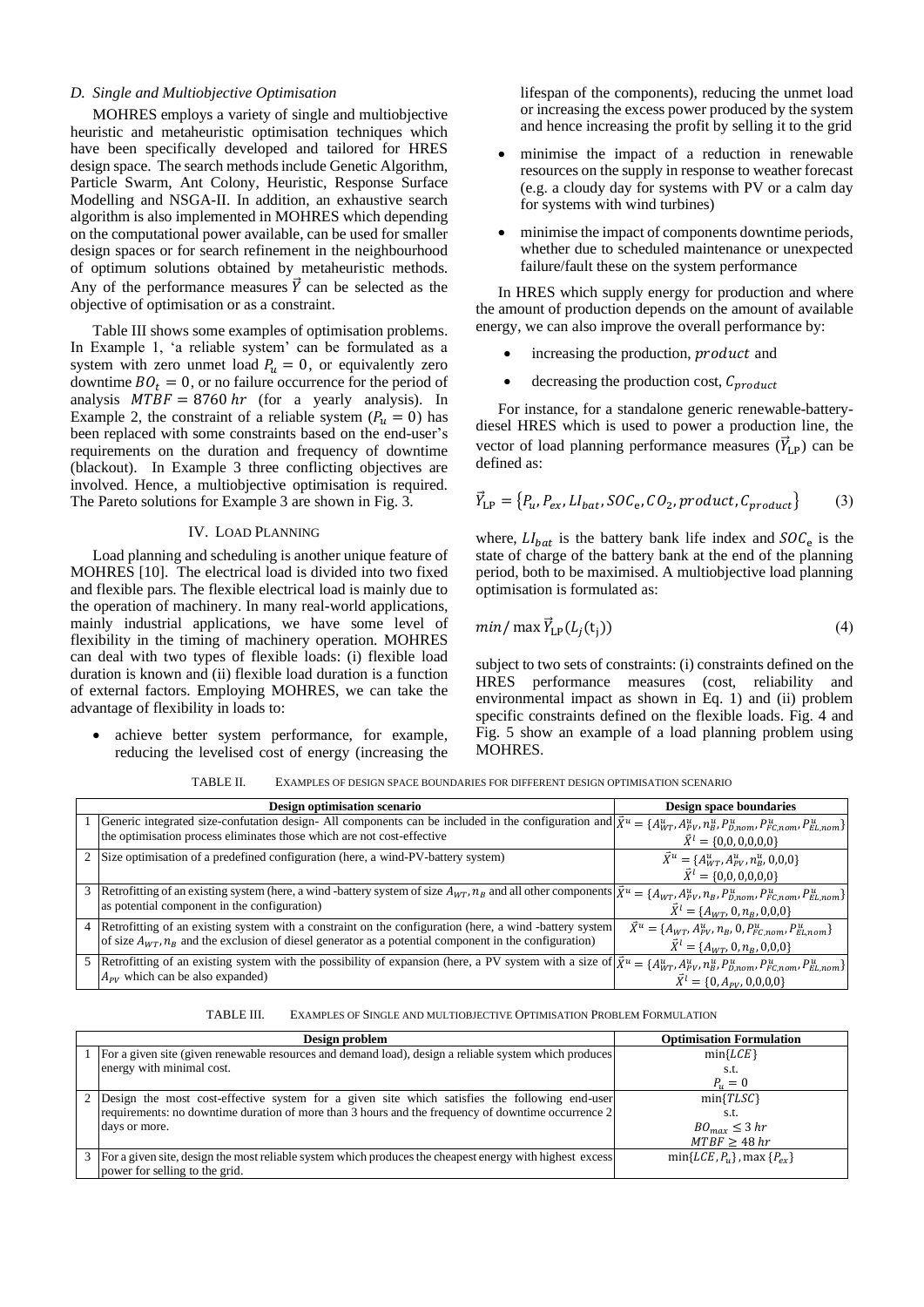

Fig. 3. MOHRES Results GUI- Pareto solutions for Example 3 in Table III



Fig. 4. Left-Three machine operations with flexibility in operation time subject to: the operation on machine M1 must start at or after 7 am and end by 15 pm; its 4-hour duration can be split into smaller 1-hour durations; operation on machine M2 can start at any time as long as the operation on M1 is concluded; operation on machine M3 is continuous and can start either at 16 pm or 7 am. Right-Optimum machine operation schedule minimising  $P_u$  and maximising  $LI_{bat}$  and  $SOC_{24}$  subject to no unmet load (P<sub>u</sub> = 0).



Fig. 5. 24-hour window power balance of optimum operation schedule

# V. GENERAL FEATURES

In the development of MOHRES two general attributes, namely, ease of use and ease of maintenance and further development have been considered. MOHRES, through its GUIs allows a great deal of interaction with its user, whether serving as an analysis tool, a design optimisation tool, or a decision support system. Although analysis is part of any design candidate evaluation within an optimisation process, further and detailed analysis can be also conducted upon the completion of an optimisation. For instance, once an optimisation is concluded, the user can select any of the produced solutions and conduct a detailed power balance analysis (Fig. 6), cost analysis or stochastic analysis. When dealing with multiple potential solutions (e.g. as a result of multiobjective optimisation), MOHRES, as a decision support system, facilitates shortlisting and final selection by allowing sorting and filtering the solutions (see Fig. 2 or Fig. 3, the 'Sort/Filter Design Candidates' section of the Results GUI).